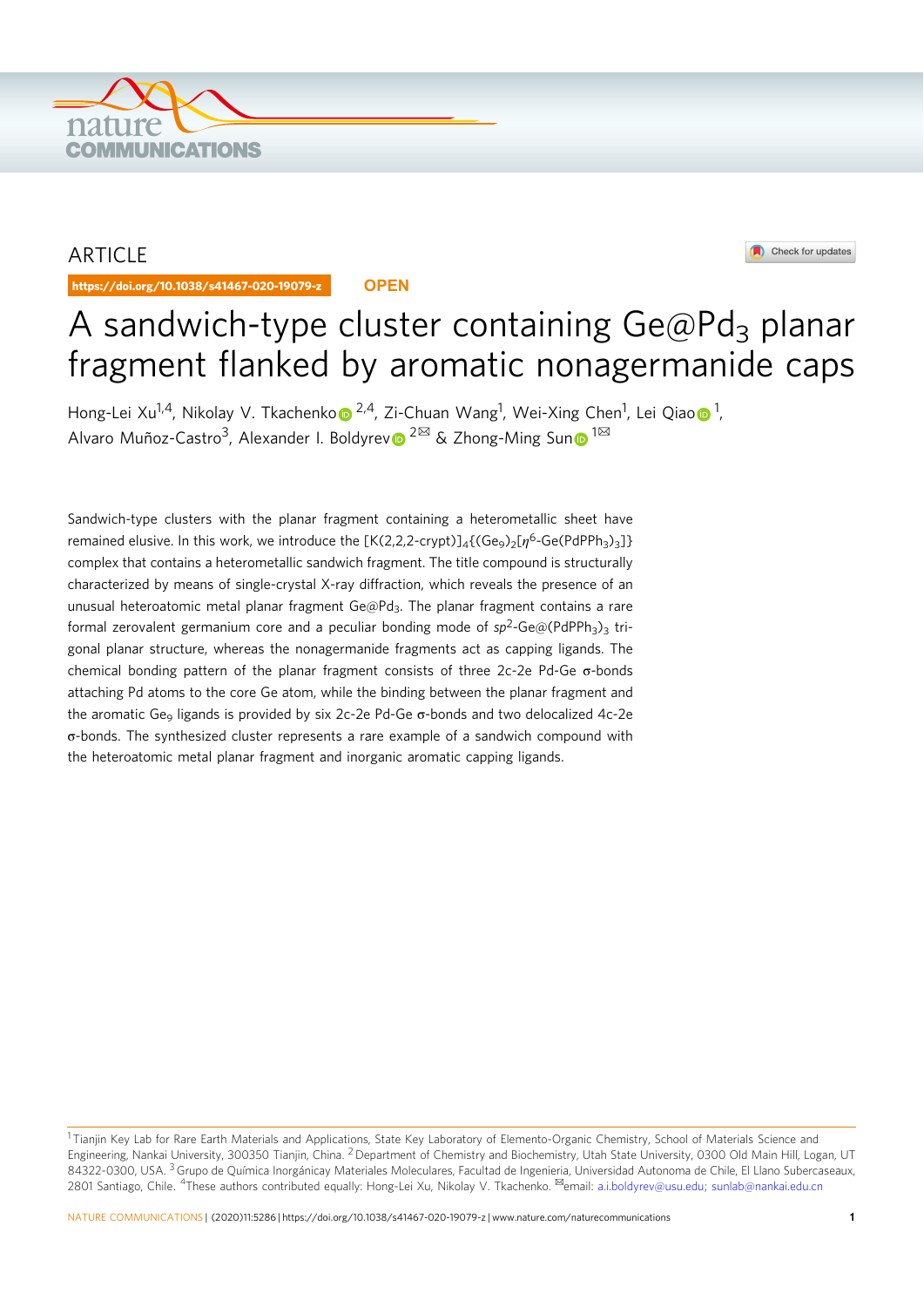Since the first sandwich complex  $(C_5H_5)_2$ Fe, which was discovered in 1951, ferrocene and its derivatives have been<br>the subject of intense research and many applications have<br>the subject of intense research and many appl discovered in 1951, ferrocene and its derivatives have been been developed in chemical synthesis, catalysis, and materials science<sup>1-4</sup>. Inspired by this discovery, various organic cyclic  $\pi$ ligands were developed matching their orbitals symmetry with a metal center for generation of a vast array of metallocenes<sup>5-8</sup>. In 2002, an inorganic ligand  $cyclo-P<sub>5</sub>$  was applied for the complex  $[(P<sub>5</sub>)<sub>2</sub>Ti]<sup>2–</sup>$  to stabilize a Ti(0) center (Fig. 1a)<sup>9</sup>. This compound represents the first all-inorganic sandwich complex and promoted the growth of an interdisciplinary research area. Besides the development of ligands, the types of interlayer have also been extended to the polyatomic metal core, and the representative examples are the  $[Pd_3Tr_2Cl_3]^-$  (Tr = C<sub>7</sub>H<sub>7</sub>) and other analogous sandwich compounds containing different Pd interlayers $10-13$ . Moreover, those complexes provide possibilities to broaden the applications of metallocenes in catalysis due to the catalytically active palladium. In addition, such metal monolayer compounds are suitable models for the construction of some bulky systems, for instance, metal-graphite-based materials $^{14}$ . An example of a sandwich complex that combines both a polyatomic interlayer and inorganic ligands is the all-metal cluster  $[Sb<sub>3</sub>Au<sub>3</sub>Sb<sub>3</sub>]$ <sup>3–</sup> which furtherly broke prior limitation on the ligands and opened up more opportunities to build new types of sandwich compounds  $(Fig. 1a)^{15}$ . Additionally, a sandwich-type cluster  $[Au<sub>3</sub>Ge<sub>18</sub>]<sup>5–</sup>$  where a Au<sub>3</sub> ring was flanked by two different Ge<sub>9</sub> clusters further promoted the progress of ligands for sandwich compounds (Fig. 1b) $^{16}$ . The analogous structure was also presented in both 18-vertex hypho-deltahedron clusters  $[Ge_{18}P$  $d_3(E^{i}Pr_3)_{6}]^{2-}$  (E = Si, Sn) with a Pd<sub>3</sub>-triangle inside, despite the broken  $Ge_9$  units (Fig. 1b)<sup>17,18</sup>. In this work, we report the synthesis and characterization of a sandwich-type anionic species  ${(Ge_9)_2}[\eta^6\text{-}Ge(PdPPh_3)_3]$ <sup>4-</sup> in which a trigonal planar fragment Ge@Pd<sub>3</sub> is jammed between two aromatic  $Ge_9$  units. It is not only an extension of sandwich complex type to heteroatomic metal interlayer species, but also exhibiting an unusual stabilization mechanism of zerovalent main group elements.

# Results

Synthesis and characterization. The compound [K(2,2,2crypt)]<sub>4</sub>{(Ge<sub>9</sub>)<sub>2</sub>[ $\eta^6$ -Ge(PdPPh<sub>3</sub>)<sub>3</sub>]} was obtained by the reaction of an ethylenediamine (en) solution of  $K_4Ge_9$  with (Triphenylphosphoranylidene)acetonitrile (NC – CPPh<sub>3</sub>) and Pd(PPh<sub>3</sub>)<sub>4</sub> in the presence of 2,2,2-crypt (4,7,13,16,21,24-hexaoxa-1,10-diazabicyclo [8.8.8] hexacosane). These phosphines, such as  $PPh_3$ , not only can act as useful ligands for organometallic compounds, but also are potential to be used as a mild oxidizing agent in Ge<sub>9</sub> cluster chemistry based on the study of Sevov<sup>19,20</sup>. Here, the NC – CPPh<sub>3</sub> was used, similar to  $PPh_3$ , to change the reactivity of parent  $Ge_9$ cluster by decrease the negative oxidation state. The black needlelike crystals were observed in the test tube after two weeks (17% yield based on  $K_4Ge_9$ ). The X-ray diffraction analysis (XRD) reveals that the complex crystallizes in the monoclinic space group  $P2_1/n$  and the asymmetric unit contains two crystallographically distinct  ${(Ge_9)_2[\eta^6\text{-}Ge(PdPPh_3)_3]}^{4-}$  anions with eight  $[K(2,2,2-crypt)]^+$  cations (Fig. 2 and Supplementary Fig. 2). The anion  ${[(Ge_9)_2[\eta^6-Ge(PdPPh_3)_3]}^{4-}$  exhibited a specific sandwich structure in which heterometallic Ge@(PdPPh<sub>3</sub>)<sub>3</sub> planar fragment located between the two Ge<sub>9</sub> subunits with a nonlinear  $\mu_3$ - $\eta$ <sup>1</sup>: $\eta$ <sup>1</sup>-coordination mode (Fig. 2a).

Considering very similar structural characteristics for the two individual anionic clusters  ${(Ge_9)_2}[\eta^6$ -Ge(PdPPh<sub>3</sub>)<sub>3</sub>] $]^{4-}$  (1 and 2, see in the Supplementary Fig. 2 and Supplementary Data 1), the following discussion will mainly focus on cluster-1 and the significant differences will be appropriately pointed out. In the

title cluster- $1/2$ , two Ge $_{9}$  subunits (A: Ge1-9 for 1, Ge21-29 for 2; B: Ge11–19 for 1, Ge31–39 for 2) possess almost identical shapes, which can be described as a *quasi-D*<sub>3h</sub> symmetric tricapped trigonal prism (Fig. 2b). In the subunit B, the opposite triangular surfaces of the prism are nearly parallel with a very small dihedral angle of 1.38 (1.26 for 2, degrees), while the A has more obvious deviation due to a larger angle value of 5.98 (5.44 for 2, degrees). Analysis of the structural distortions of each Ge<sub>9</sub> subunit in comparison to an ideal  $D_{3h}$ -tricapped trigonal prism (ttp) and  $C_{4v}$ -capped square antiprism (csa) was made by using the CShM  $code^{21,22}$ . These results show a deviation of 0.549 Å (root-meansquare, rms) and 0.480 Å rms, for each subunit, in relation to a  $D_{3h}$ -ttp structure, and a larger deviation in comparison to  $C_{4v}$ -csa (1.218 and 1.522 Å rms). Thus, each subunit retains a  $closo-D_{3h}$ character, showing small distortions in comparison to an ideal ttp deltahedron.

In the Ge $_9$  subunits of cluster-1, the lengths of the prisms (A: Ge1–Ge4, 2–5, 3–6: 2.808–3.060 Å, the longest one 3–6; B: Ge11–Ge14, 12–15, 13–16: 2.866–2.930 Å, the longest one 13–16) are elongated compared with those  $(2.71-2.73 \text{ Å})$  in bare  $[Ge_9]^{2-}$  cluster with tricapped trigonal prismatic structure<sup>23</sup>, and which are in good agreement with the corresponding values of similar  $Ge_9$  subunits in cluster-2 (A:  $Ge_21-Ge_24$ , 22–25, 23–26: 2.817–3.042 Å, the longest one 22–25; B: Ge31–Ge34, 32–35, 33–36: 2.860–2.913 Å, the longest one 32–35)). Such elongation of prism lengths also exists in the reported  $[Au_3Ge_{18}]^{5}$  (2.879–3.027 Å)<sup>16</sup>. This kind of prism lengths extension may be closely related to the interaction between the Ge<sub>9</sub> subunits and the Ge@Pd<sub>3</sub> moiety. In order to better describe the shapes of nine-atom Ge clusters, a related ratio h/e where h—mean prism height and e—mean edge length is calculated for the distorted trigonal prism of A (Ge1, Ge2, Ge3, Ge4, Ge5, Ge6) and B (Ge11, Ge12, Ge13, Ge14, Ge15, Ge16), which shows the distortions away from an idealized limit<sup>16,24</sup>. The values of  $h/e$  in A and B are almost identical, ~1.08, fitting in with that (1.08 for two corresponding Ge<sub>9</sub> subunits) in cluster-2, which is very close to- $[Ge_9^{2-}]$  $(1.07)^{25}$  and  $[Ge = Ge_9 = Ge_9]^{6-}$  (~1.10)<sup>19</sup>, and lies in the range of those in  $[Ge_9]^{2-}$  (~1.00)<sup>23</sup>,  $[Ge_9 - Ge_9]^{6-}$  (1.12)<sup>26</sup> and [Au<sub>3</sub>Ge<sub>18</sub>]<sup>5−</sup> (1.14)<sup>16</sup>. In addition, the six capping atoms (Ge7–9, Ge17–19) are not symmetrically located above the rectangular sides of the trigonal prism but are shifted in the direction of the planar fragment of binary  $Ge@Pd_3$  center. Such trend was also observed in the cluster-2, similar to the reported cluster  $[Au_3Ge_{18}]^{5-16}$ . The distances (2.526–2.561 Å) between these capping Ge-atoms (Ge7–9 and Ge17–19) and the Geatoms adjacent to the Pd-atoms (Ge1–3 and Ge11–13) are significantly shorter compared with those of other Ge–Ge bonds in the cap  $(2.615-2.660 \text{ Å})$  in the cluster-1. Whereas the Ge–Ge distances (2.718–2.764 Å) within the two coordinated triangular faces (Ge1–3 and Ge11–13) are almost consistent with the corresponding triangular faces in the bare  $[Ge_9]^{2-}$ cluster  $(2.73-2.759 \text{ Å})^{2\overline{3}}$ , the lengths in other triangular faces (Ge4–6 and Ge14–16) are remarkably shorter (2.593–2.670 Å). Not surprisingly, the similar situation also occurs in the cluster-2.

In the peculiar planar fragment  $Ge@Pd_3$ , the Pd–Ge bond lengths (av.  $2.416 \text{ Å}$  for 1;  $2.422 \text{ Å}$  for 2) are considerably shorter than those in other Pd–Ge bonds (av. 2.517 Å for 1; 2.498 Å for 2) between the Ge@Pd<sub>3</sub> triangle and Ge<sub>9</sub> fragments and even in other Pd–Ge cluster anions, such as  $[Ge_9PdPPh_3]^{3-}$  (2.54–2.64 Å)<sup>27</sup>,  $[Ni@(Ge_9PdPPh_3)]^{2-}$  $(2.49-2.51 \text{ Å})^{27}$ ,  $[\text{Pd}_{2} @ \text{Ge}_{18}]^{4-}$   $(2.61-2.63 \text{ Å})^{28}$   $[(\text{Me}_{3}\text{Si})\text{Si}]_{3}\text{Et}$ Ge<sub>9</sub>Pd(PPh<sub>3</sub>) (2.43–2.73 Å)<sup>29</sup> and  $[Ge_{18}Pd_3(E^{i}Pr_3)_6]^{2-}$  (E = Si, Sn) (Si: 2.457–2.741 Å; Sn: 2.447–2.728 Å)<sup>17,18</sup>. In turn, the Pd–Ge bond lengths in cluster-2 lie in a narrower range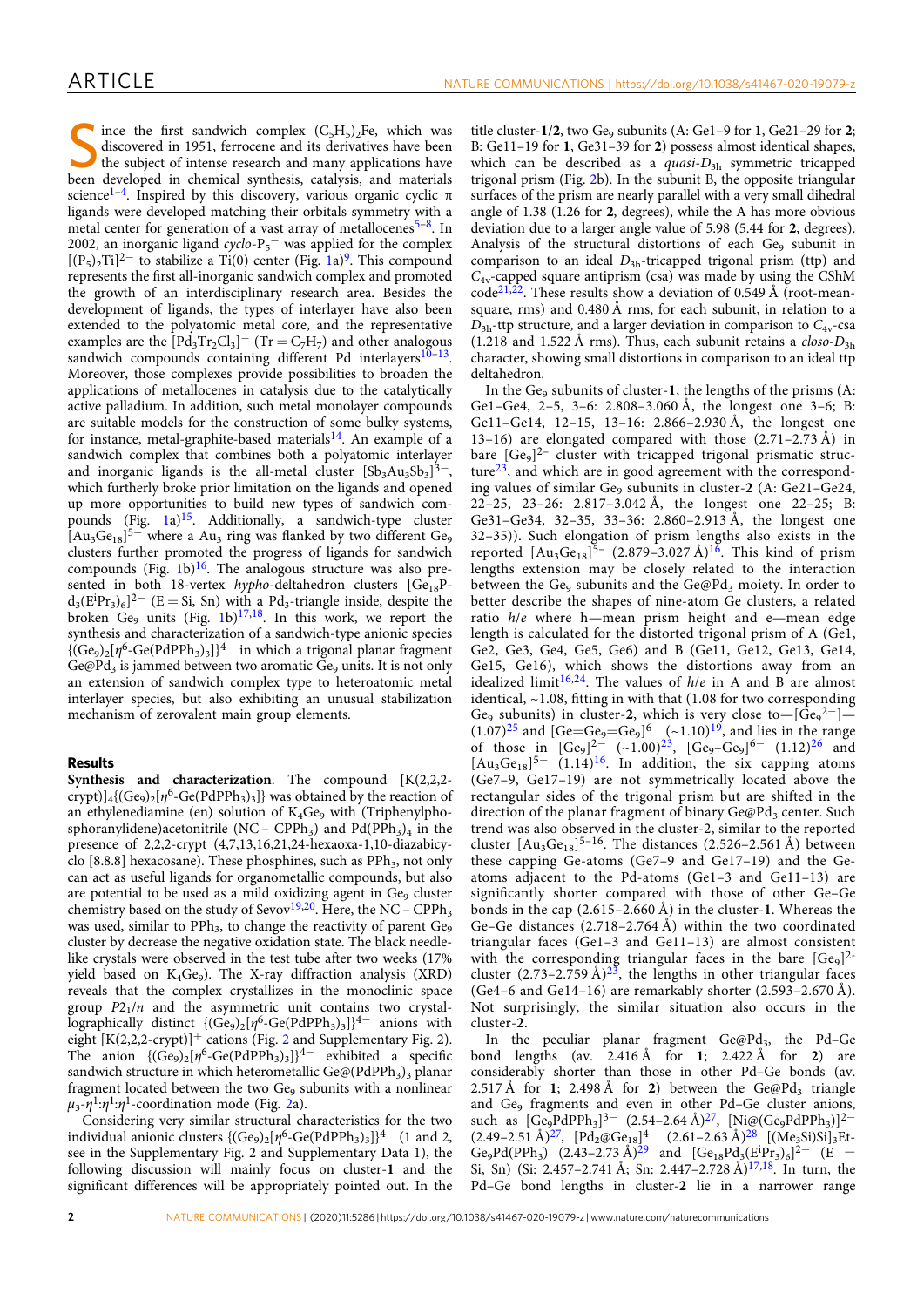

Fig. 1 Schematic representations and structures of selected examples of known sandwich complexes. a Schematic representations of selected sandwich complexes. **b** Structures of analogous Ge-containing sandwich complexes. (Ge-atoms are green, Au-atoms are yellow, Pd-atoms are orange, and Si-atoms are purple).



Fig. 2 Structures of the cluster-1 {(Ge<sub>9</sub>)<sub>2</sub>[ $\eta$ <sup>6</sup>-Ge(PdPPh<sub>3</sub>)<sub>3</sub>]}<sup>4-</sup> and its selected fragments. a The structure of the cluster-1, (H and C atoms are omitted for clarity, displacement ellipsoids with 35% probability). **b** The structure of Ge<sub>9</sub> subunit. c The structure of planar Ge@Pd<sub>3</sub> subunit. Interatomic distances are given in Å. Selected bond distances (angstroms) and angles (degrees): Ge1–Ge2: 2.744, Ge1–Ge3: 2.728, Ge2–Ge3: 2.718, Ge11–Ge12: 2.764, Ge12–Ge13: 2.751, Ge11–Ge13: 2.751, Ge4–Ge5: 2.670, Ge4–Ge6: 2.593, Ge5–Ge6: 2.619, Ge14–Ge15: 2.625, Ge14–Ge16: 2.612, Ge15–Ge16: 2.620, Ge2–Ge5: 2.808, Ge1–Ge4: 2.830, Ge3–Ge6: 3.061, Ge11–Ge14: 2.866, Ge12–Ge15: 2.893, Ge13–Ge16: 2.930 Pd1–Ge1: 2.475, Pd1–Ge11: 2.505, Pd3–Ge3: 2.533, Pd3–Ge13: 2.514, Pd2–Ge2: 2.482, Pd2–Ge12: 2.492. Ge1–Pd1–Ge11: 138.92, Ge1–Pd1–Ge0: 69.65, Ge11–Pd1–Ge0: 69.27, Ge2–Pd2–Ge12: 140.93, Ge2–Pd2–Ge0: 70.35, Ge12–Pd2–Ge0: 71.08, Ge3–Pd3–Ge13: 142.31, Ge3–Pd3–Ge0: 72.08, Ge13–Pd3–Ge0: 70.36.

(2.417–2.426 Å for Ge@Pd<sub>3</sub>; 2.486–2.525 Å for others) than corresponding those  $(2.403-2.425 \text{ Å}; 2.475-2.533 \text{ Å})$  in cluster-1. The aforementioned values indicate that the Pd–Ge bonds are relatively strong in the Ge@Pd<sub>3</sub> sheet of cluster-1/2. Additionally, the Pd–P distances (2.306–2.320 Å for 1; 2.295–2.317 Å for 2) are well comparable to that  $(2.306 \text{ Å})$  in  $[(Me<sub>3</sub>Si)Si]<sub>3</sub>EtGe<sub>9</sub>Pd(PPh<sub>3</sub>)$ 

<sup>29</sup>, but relatively longer than those in  $[Ge_9PdPPh_3]^{3-}$  (2.237 Å) and  $[Ni@(Ge_9PdPPh_3)]^2$  (2.235 Å)<sup>27</sup>. The interplanar spacing between triangular faces (Ge1–3 and Ge11–13; Ge21–23 and Ge31-33) and  $Ge@Pd_3$  planar fragment are almost identical (1: 2.366 and 2.342 Å, respectively; 2: 2.347 and 2.349 Å, respectively) and considerably short. In turn, in cluster-1/2, the bonding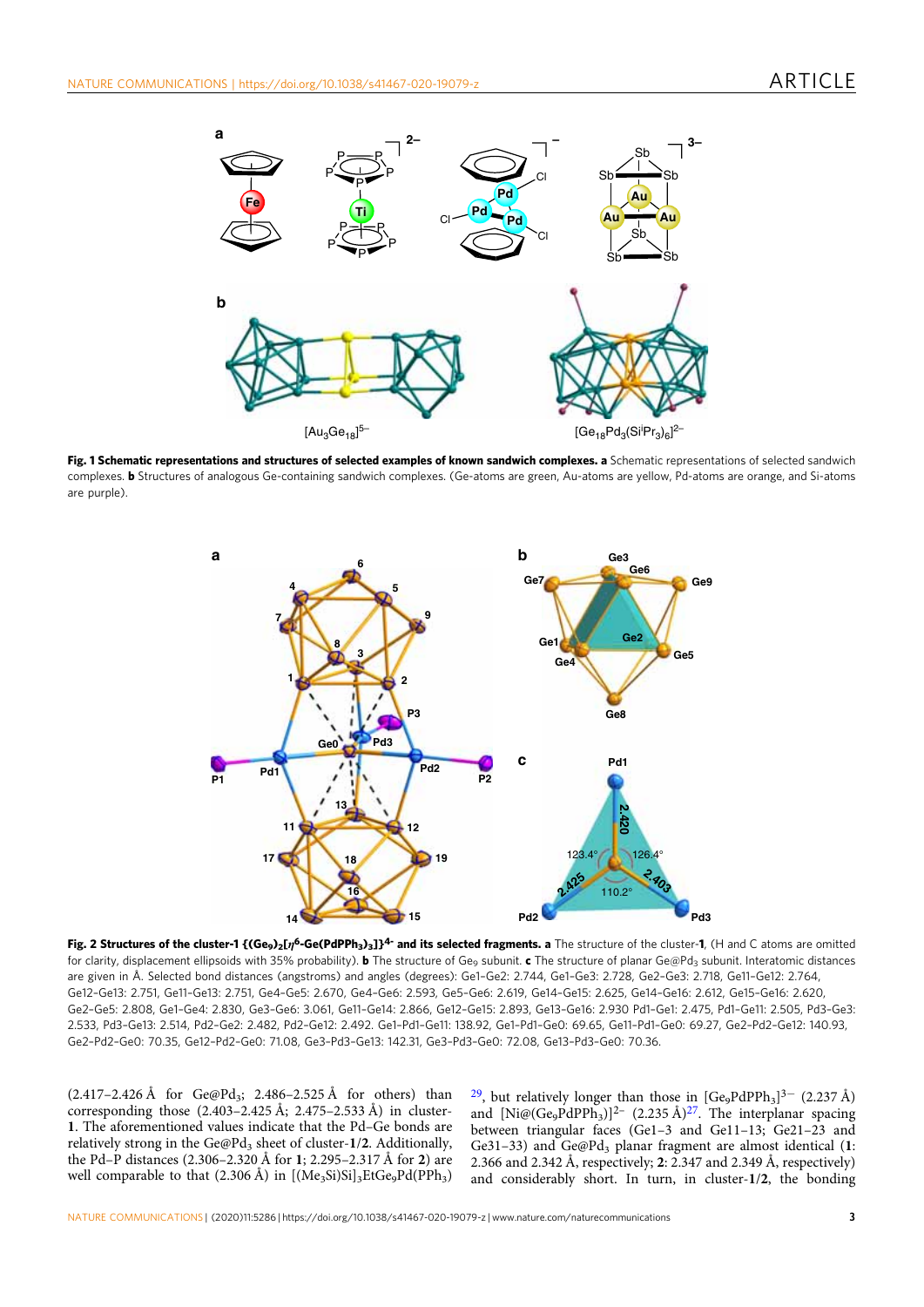

Fig. 3 Negative-ion ESI mass spectra. a Spectrum of  $\{(\text{Ge}_9)_2[n^6\text{-}GePd_3]\}^-$  fragment. b Spectrum of  $\{[K_3(2,2,2\text{-}crypt)]\{(\text{Ge}_9)_2[n^6\text{-}Ge(PdPh_3)_3]\}^$ fragment. Top: measured spectrum. Bottom: calculated spectrum.

interaction between the two Ge<sub>9</sub> moieties and the central Ge is very weak due to the long bond distances (1: 2.795–2.906 Å; 2: 2.778–2.905 Å, see the Supplementary Data 1). The Pd···Pd distances, 3.959–4.325 Å for 1 and 3.988–4.260 Å for 2, are far from the range of normal Pd–Pd bond lengths  $(2.53-2.70 \text{ Å})^{30,31}$ , which means that there is no bond interaction between Pd-atoms.

In addition, the electrospray ionization mass spectrometry (ESI-MS) on a DMF solution of the crystals of  $[K(2,2,2-1)]$  $\text{crypt}\left(\left\{\text{Ge}_9\right\}_2\left[\eta^6\text{-}\text{Ge}(\text{PdPPh}_3)_3\right]\right\}$  was performed in negativeion mode to observe a series of fragments from the parent compound. Although several strong peaks were shown clearly and identified as  ${(Ge_9)_2[\eta^6-GePd_3]}^-$  (1700.23, Fig. 3a),  ${[K_3(2,2,2-crypt)] \{({\text{Ge}}_9)_2[\eta^6\text{-}{\text{Ge}}(PdPPh_3)_3]\}^- \text{ (2979.67, Fig. 3b)}$ and other parent compound peaks (Supplementary Fig. 4), any other peaks of small fragments were almost invisible in the range of the measured spectrum. The result may indicate the stability of title compound in solution.

Structure and chemical bonding. The computationally optimized structure of  ${ (Ge_9)_2[\eta^6\text{-}Ge(PdPPh_3)_3]}^{4-}$  is in agreement with the X-Ray characterized structure denoting  $\eta^6$ -Ge–Ge distances of 2.905 Å,  $\eta^6$ -Ge–Pd of 2.462 Å, and Ge–Pd of 2.530 Å. The calculated Pd–Pd distances are 4.324 Å, which is larger than the sum of their van der Waals radius  $({\sim}4.1 \text{ Å})^{32}$  indicating the absence of Pd–Pd two-center bonds. Thus, the central moiety can be better described as a  $sp^2$ -Ge@(PdPPh<sub>3</sub>)<sub>3</sub> trigonal planar structure, rather than a  $Pd_3$  ring. The electronic structure of  ${(Ge_9)_2}[\eta^6$ -Ge(PdPPh<sub>3</sub>)<sub>3</sub>]}<sup>4-</sup> shows a sizable frontier orbital gap as a result of bringing together two  $closo-Ge<sub>9</sub><sup>2-</sup>$  units with a slightly distorted  $D_{3\mathrm{h}}$  geometry mediated by a bridging moiety. Such behavior suggests that each *closo*-[Ge<sub>9</sub>]<sup>2–</sup> unit in {(Ge<sub>9</sub>)<sub>2</sub>[ $\eta$ <sup>6</sup>- $Ge(PdPPh<sub>3</sub>)<sub>3</sub>$ ]<sup>4−</sup> exhibits spherical aromatic properties. Notably, it was previously shown, that the bare  $[Ge_9]^{2-}$  shows spherically aromatic properties, and [Ge<sub>9</sub>]<sup>4−</sup> clusters are locally σaromatic<sup>33,34</sup>.

The presence of two [Ge<sub>9</sub>]<sup>2−</sup> ligands and the overall charge of the complex −4 push us to the conclusion that the formal charge of the central  $Ge@(PdPPh<sub>3</sub>)<sub>3</sub>$  fragment as 0. To show this, the charge distribution was calculated using the natural bond orbitals (NBO) analysis. The results are shown in Fig. 4. It was found that the overall charges of Ge9 fragments are  $-1.6$  a.u., while the central Ge-atom bears slightly positive close to zero charge, which were classically found in organogermanium complexes and stabilized by carbine ligands that donate electron pairs into their empty orbitals<sup>35-39</sup>. Thus, the natural population analysis is in a



Fig. 4 The charge distribution calculated via NBO method. Positive and negative charges are illustrated in a scale form blue to red, respectively. Lines between atoms help in visualization and do not represent 2c–2e bonds here and elsewhere. Charges of hydrogen atoms are omitted for clarity.

good agreement with our assumption of zerovalent central Geatom stabilized by two  $[Ge<sub>9</sub>]$ <sup>2-</sup> ligands. Notably, the Pd-atoms have a partially negative charge, which could be explained by the donor-acceptor nature of two-center two-electron (2c–2e) Pd–P bonds. In turn, the formal oxidation state of Pd-atoms is 0. The complete table with natural charges could be found in the Supplementary Information file (Supplementary Table 2).

To gain insights on the chemical bonding pattern of  ${({\rm Ge}_9)_2}[{\eta^6\text{-}{\rm Ge}({\rm PdPPh}_3)_3}]^{4-}$  cluster, we performed the adaptive natural density partitioning (AdNDP) analysis<sup>40</sup> as implemented in the AdNDP 2.0 code<sup>41</sup> of a model  $\{(\text{Ge}_9)_2[\eta^6-\text{Ge}]\}$  $(PdPH<sub>3</sub>)<sub>3</sub>$ ]<sup>4−</sup> cluster (the phenyl substituents were replaced by hydrogen atoms; such substitution does not affect the bonding of the central fragment). The model complex contains 134 valence electrons, which can be localized to 67 two-electron bonding elements. Starting our search from one-center twoelectron elements, the algorithm revealed the presence of lone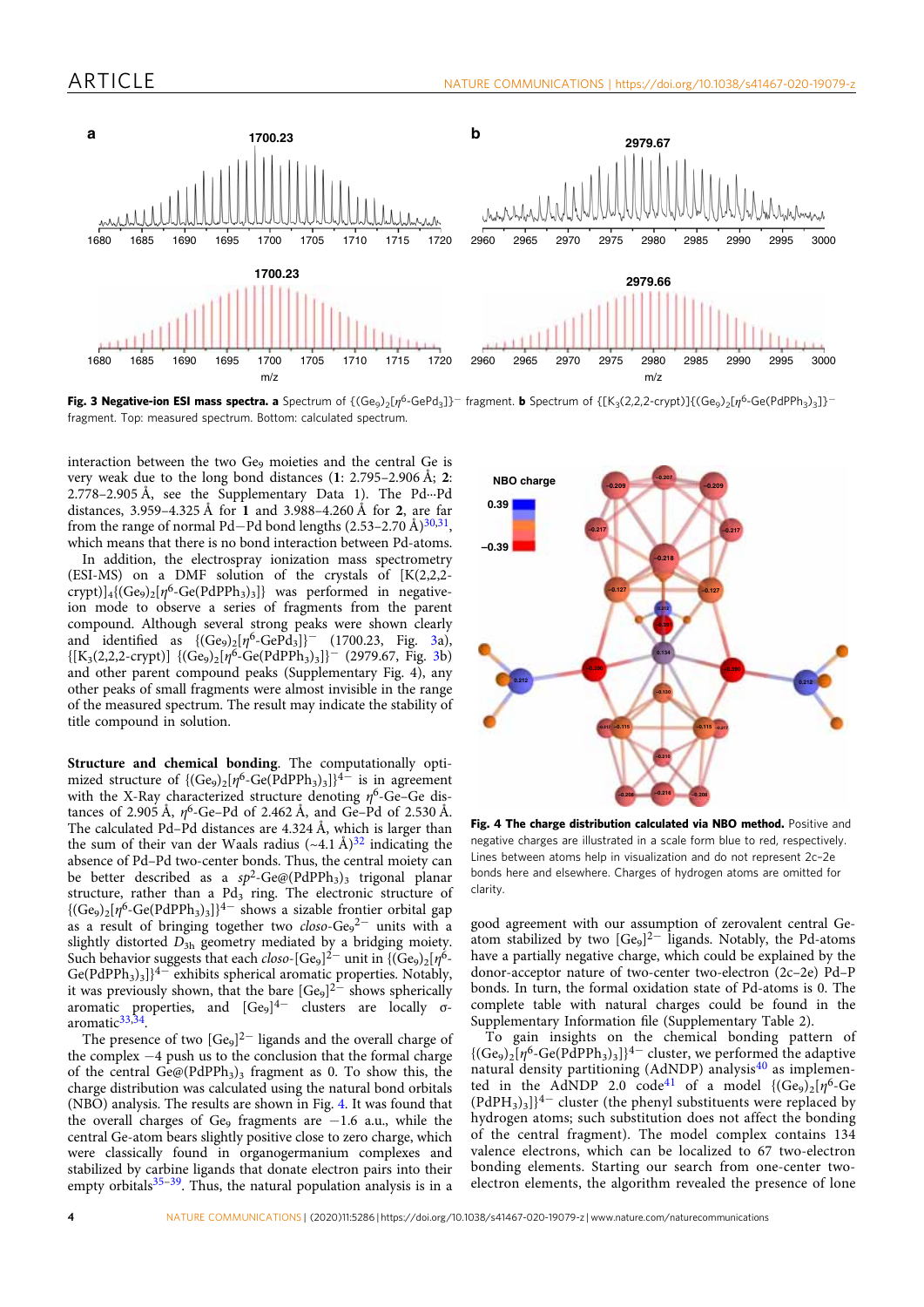

Fig. 5 The result of AdNDP analysis of the selected fragments of the cluster-1. a Multicenter bonds of  ${({\rm Ge}_9)_2[\eta^6\text{-}{\rm Ge}({\rm PdPH}_3)_3]}\lambda^{4-}$ . b Localized 2c-2e bonds of  $\{({\rm Ge}_9)_2[n^6\text{-}{\rm Ge}({\rm PdPH}_3)_3]\}^{4-}.$ 

pairs on the Germanium and Palladium atoms (Supplementary Fig. 15). Thus, twelve s-type lone pairs on Ge-atoms with occupancy numbers (ONs) 1.89–1.87 | e| and twelve d-type lone pairs (four lone pairs per each atom) on Pd-atoms with ONs 1.98–1.91 | e| were localized. Further localization showed the presence of twenty-one 2c–2e bonds (Fig. 5b, Supplementary Fig. 15). Predictably, we found a completely classical bonding pattern for PH<sub>3</sub> groups with three  $2c-2e$  P–H  $\sigma$ -bonds per each group. In turn, the  $PH_3$  groups attached to the Pd-atoms by 2c–2e bonds with  $ON = 1.99$  e (contribution of P-atoms is  $\sim$ 86%). The planar fragment consists of three 2c–2e Pd–Ge  $\sigma$ bonds attaching Pd-atoms to the central Ge-atom, and six 2c–2e Pd–Ge  $\sigma$ -bonds bind the Ge@Pd<sub>3</sub> planar fragment and Ge<sub>9</sub> fragments (contribution of Ge-atoms is  $\sim$ 77%). The binding interactions within the planar fragment found by the AdNDP are consistent with the ELF topology analysis (Supplementary Fig. 16).

Further molecular orbital analysis, as given by the molecular orbital diagram of the  $(Ge_9)_2^4$ <sup>-</sup>-Ge(PdPPh<sub>3</sub>)<sub>3</sub> interaction (Supplementary Figs. 19, 20), shows several bonding contributions involving mainly  $\pi$ -radial orbitals from the  $(Ge_9)_2^4$ <sup>-</sup> fragment. The HOMO orbital is given by the bonding interaction between a  $p<sub>z</sub>$ -Ge based orbital from the central Ge-atom, and the pertinent  $\pi$ -radial orbitals from the Ge<sub>9</sub> clusters. A bonding interaction



Fig. 6 Plots and isosurfaces of magnetic response of the studied cluster. a Induced magnetic field of the studied cluster involving an orientation averaged ( $B<sup>ind</sup>_{iso}$ ) and orientations of the external field along three representative axes. Isovalue set to  $\pm 2$  ppm (top). The cut-plane representations are given (bottom). Blue: shielding; Red: Deshielding surfaces. **b** Shielding surfaces (35 ppm) for  $\{(Ge_9)_2[n^6-Ge(PdPH_3)_3]\}^{4-}$  (1), the unligated core  $\{(\text{Ge}_9)_2[n^6\text{-}GePd_3]\}^{4-}$  (2), the core without Pd-atoms  ${({\text{Ge}_9})_2}$ [ $\eta$ <sup>6</sup>-Ge]}<sup>4–</sup> (3), and the non-bridged species [Ge<sub>9</sub> Ge<sub>9</sub>]<sup>4–</sup> (4).

between  $Ge_9$  clusters and d-Pd-atoms could be seen from HOMO-2 and HOMO-3, which in turn enhance the  $\sigma$ -Ge@Pd<sub>3</sub> interaction. Such bonding interactions are well summarized by the localized bonds provided by the AdNDP analysis, showing three σ-Ge@Pd bonds based on the d-Pd interacting orbitals with the Ge $_{9}$  clusters, and six 2c–2e Pd–Ge (Fig. 5b).

Further localization showed that the  $Ge<sub>9</sub>$  fragments possess σ-aromatic character (with locally σ-aromatic Ge<sub>5</sub>-caps and Ge3-triangles, Fig. 5a). Notably, almost identical chemical bonding pattern was described in our previous work for nonagermanide clusters $34$ . The main difference is the presence of 4c-2e bonds that bound the central Ge-atom and two Ge9 units, which partially present in the HOMO and HOMO-1 (Supplementary Fig. 17). We want to note that the same delocalization with the formation of the 4c–2e bond (that contributes to bonding interaction) was found for coppercontaining nonagermanide clusters such as  $Cu[Ge_9{P(NH_2)}_3]$ ,  $Cu(NHC)[Ge_9{P(NH_2)_2}_3]^-$ , and  $[{Ge_9{P(NH_2)_2}_3}_2Cu[Ge_9{P(NH_2)_2}_3]$  $(NH<sub>2</sub>)<sub>2</sub>$ <sub>3</sub>]}<sup>−34</sup>. Hence, the two 4c–2e bonds have the main role in the stabilization of the zerovalent germanium atom. As a result, a charge donation to the empty  $Ge-p_z$  atomic orbital occurs, favoring the sandwich-like incorporation and charge state stabilization.

Moreover, analysis of the magnetic response of  $\{(Ge_9)_2 | \eta^6 - Ge_9\}$ (PdPH3)3]}4<sup>−</sup> reveals a spherical-like shielding surface at both Ge9 units as a characteristic feature of spherically aromatic compounds, as obtained from an orientation averaged applied field which accounts for the isotropic response  $(B<sup>ind</sup><sub>iso</sub>)$  owing to the constant molecular tumbling in solution (Fig. 6a). The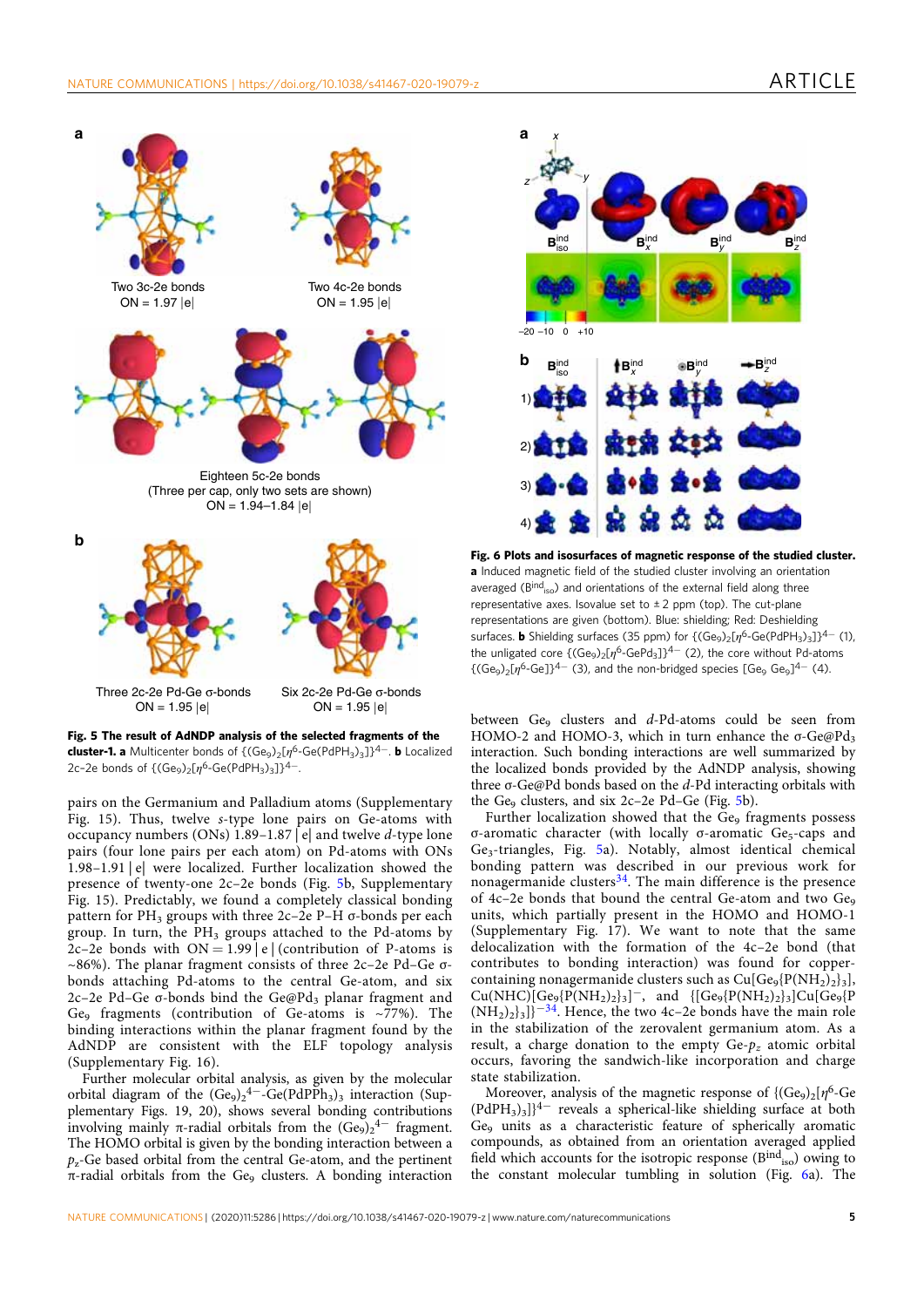spherical aromatic characteristic of each Ge<sub>9</sub> subunit is provided by the arrangement of locally σ-aromatic regions revealed by the AdNDP analysis (vide supra). The aromatic nature of nonegermanide subunits remains after the  $Ge_9 - Ge_9Pd_3$  interaction, and their structural features are close to a  $closo-D_{3h}$ -ttp cage. This result denotes that the overall cluster can be considered as twospherical aromatic clusters held together by the central Ge@  $(PdPPh<sub>3</sub>)<sub>3</sub>$ . Under a specific orientation of the applied field (B<sup>ind</sup><sub>x</sub>,  $B^{ind}_{v}$ , or  $B^{ind}_{z}$ ), the distinctive shielding cone property for aromatic species is obtained at each Ge<sub>9</sub> unit. For a perpendicular orientation in relation to the Ge<sub>9</sub>–Ge–Ge<sub>9</sub> axis ( $B^{ind}_x$  and  $B^{ind}_v$ ), a shielding region is obtained which sum together in a common region of about −3.75 ppm (Figs. 6a, 2), which separate into independent parallel cones at isosurfaces above ±4 ppm together, being complemented with a deshielding region (Fig. 6b). Interestingly, for a parallelly oriented field along  $Ge_9 - Ge - Ge_9$  axis  $(B<sup>ind</sup><sub>z</sub>)$ , two shielding cones are obtained, which overlap the shielding region at the central  $Ge@(PdPPh<sub>3</sub>)<sub>3</sub>$ , originated from each Ge<sub>9</sub> sides, denoting two separated complementary deshielding regions at the  $Ge_9$  belt.

From Fig. 6a, it is shown that  ${(Ge_9)_2[\eta^6-Ge(PdPH_3)_3]}^{4-}$  is able to sustain a shielding cone upon different orientations of the applied field centered at each Ge<sub>9</sub> unit, which is a distinctive feature of spherical aromatic compounds in contrast to planar counterparts, where is sustained under a parallel orientation (for example benzene, Supplementary Fig. 18). At different orientations, the shielding region is originated at each Ge<sub>9</sub> unit, as can be seen from larger isosurface values ( $> \pm 35$  ppm, Fig. 6b) denoting the isotropic term  $(B<sup>ind</sup><sub>iso</sub>)$ , and from perpendicular orientation in relation to the  $Ge_9-Ge-Ge_9$  axis (Bind<sub>x</sub> and  $B_{\text{ind}}$ ,). Moreover, for a field oriented along the Ge<sub>9</sub>-Ge-Ge<sub>9</sub> axis (Bind<sub>z</sub>) besides the shielding region (>-35 ppm) at each nonagermanide units, a shielding region involving each capped Ge<sub>3</sub> face from Ge<sub>9</sub> and the bridging Ge@Pd<sub>3</sub> group was observed, which suggests a potential planar aromatic behavior in the Ge<sub>3</sub>–Ge@Pd<sub>3</sub>–Ge<sub>3</sub> fragment as a result of the Ge<sub>9</sub>–Ge  $(PdPPh<sub>3</sub>)<sub>3</sub>$ –Ge $_{9}$  bonding interaction. However, further inspection for  ${({\rm Ge}_9)_2}[\eta^6\text{-}{\rm Ge}(\text{PdPH}_3)_3]]^{4-}$  in comparison to the unligated core  ${({\rm Ge}_9)_2}[\eta^6\text{-}{\rm GePd}_3]]^{4-}$ , the core by removing Pd-atoms  ${(Ge_9)_2}[\eta^6-Ge]]^{4-}$ , and the non-bridged species [Ge<sub>9…</sub>Ge<sub>9</sub>]<sup>4−</sup>, shows that the shielding contribution is originated from the spherical aromatic  $Ge_9^2$ <sup>-</sup> units mainly, supporting the description of  ${(Ge_9)_2[\eta^6\text{-}Ge(PdPPh_3)_3]}^{4-}$  as a cluster with two-bridged spherical aromatic units.

# **Discussion**

In summary, we report a synthesis of  ${(Ge_9)_2[\eta^6\text{-}Ge(PdPPh_3)_3]}^{4-}$ that represents the peculiar sandwich-type species containing a heterometallic Ge@Pd<sub>3</sub> planar fragment in which the germanium core of zero oxidation state is stabilized in the sandwich framework. Unlike prior weak metal–metal interactions in the interlayer, such as the Au<sub>3</sub> ring of  $[Sb<sub>3</sub>Au<sub>3</sub>Sb<sub>3</sub>]^{3-15}$ , the heterometallic Ge@Pd<sub>3</sub> is formed by strong Pd–Ge bonding interactions, which may play a vital role in its properties. The AdNDP and ELF analyses reveal the presence of three 2c–2e bonds attaching Pd-atoms to the central Ge-atom in the Ge@Pd<sub>3</sub> triangle and six  $2c-2e$  bonds between Pd-atoms and two Ge $_9$  units. Two 4c-2e bonds between Ge<sub>9</sub> units and central Ge-atom have the main role in the stabilization of the zerovalent germanium. The analysis of the magnetic response exhibits that the overall cluster can be considered as two spherically aromatic fragments held together by the central  $Ge@(PdPPh<sub>3</sub>)<sub>3</sub>$  group.

The  $\{(\text{Ge}_9)_2[\eta^6\text{-}\text{Ge}(\text{PdPPh}_3)_3]\}^{4-}$  complex expands the borders of possible sandwich compounds showing that the

metal interlayer can be formed by different metal elements, including transition metals and main group metals. We believe that the heterometallic planar fragment can bring some fascinating properties to new sandwich species, which provides more opportunities for new applications of sandwich complexes.

#### **Methods**

Synthesis of [K(2,2,2-crypt)]<sub>4</sub>{(Ge<sub>9</sub>)<sub>2</sub>[η<sup>6</sup>-Ge(PdPPh<sub>3</sub>)<sub>3</sub>]}. All manipulations and reactions were performed under a dry nitrogen atmosphere in a glove box. Ethylenediamine (Aldrich, 99%) and toluene (Aldrich, 99.8%) were freshly distilled and stored under nitrogen prior to use. 2,2,2-crypt (4,7,13,16,21,24- Hexaoxa-1,10-diazabicyclo (8.8.8) hexacosane, purchased from Acros, 98%), (Triphenylphosphoranylidene)acetonitrile (aladdin, >98%) and Pd(PPh<sub>3)4</sub> (Alfa-Aesar, 99%) was dried in vacuum for 12 h prior to use. The precursor  $K_4Ge_9$  was synthesized by heating a stoichiometric mixture of the elements (K: 386 mg, Ge: 1.614 g; K: + 99 %, Ge: 99.999 %, all from Strem) at a rate of 50 °C per hour to 900 °C and keeping it for 3 days in sealed niobium containers closed in evacuated quartz ampules. The furnace was slowly cooled to room temperature at a rate of 50 °C per hour<sup>42</sup>. The K<sub>4</sub>Ge<sub>9</sub> solid was obtained with a high yield (~90%, 1.8 g) and stored under a dry nitrogen atmosphere in a glove box. In a glass vial, 81 mg (0.1 mmol) of  $K_4Ge_9$  and 100 mg (0.27 mmol) of 2,2,2-crypt were dissolved in ethylenediamine (1.5 mL). After stirring for 15 min, the brown solution was filtered onto 36.2 mg (0.12 mmol) of (Triphenylphosphoranylidene)acetonitrile. After 0.5 h at 55 °C, the brown solution was added slowly to a 0.5 mL toluene solution of 92.4 mg (0.08 mmol) of  $Pd(PPh<sub>3</sub>)<sub>4</sub>$  and vigorously stirred for 1 h at room temperature, and then another 92.4 mg of  $Pd(PPh<sub>3</sub>)<sub>4</sub>$  was added. After 3 h at room temperature, the reaction mixture was filtered through glass wool and layered with 3 mL toluene. After 17 days, black needle-like crystals of  $[K(2,2,2-\text{crypt})]_4\{(Ge_9)_2[\eta^6-{\rm Ge}({\rm PdPPh}_3)_3]\}$  was observed in the test tube (33 mg,  $17\%$  yield based on  $K_4Ge_9$ ).

Theoretical methods. Geometry optimization and frequency calculations were performed using Gaussian 16 software package<sup>43</sup>. Optimized geometries, total energies are reported at the PBE0/Def2-TZVP level of theory<sup>44,45</sup>. The DFT wave functions were found to be stable, so the DFT approximation is valid. To understand the chemical bonding of investigated species, we carried out electron localization analysis at the same level of theory using the AdNDP method as implemented in the AdNDP 2.0  $\text{code}^{40,41}$ . ELF calculations were performed via MultiWFN software<sup>46,47</sup>. In addition, the isosurface and cut-plane representation of the induced magnetic field (Bind) was obtained within the GIAO formalism at the relativistic ZORA-PBE0/TZ2P level of theory by using the ADF suite unraveling the long-range characteristics of the magnetic response<sup>48,49</sup>.

**Crystallographic methods.** Suitable crystals from the  $[K(2,2,2\text{-crypt})]_4$ { $(Ge_9)_2[n^6 Ge(PdPPh<sub>3</sub>)<sub>3</sub>$ } were selected for X-ray diffraction analyses. Crystallographic data were collected on a Rigaku XtalAB Pro MM007 DW diffractometer (Cu–Mo Kα radiation) at 100 K. The structure of the crystal was solved using direct methods and then refined using SHELXL-2014 and  $Olex2^{50-52}$ , in which all the nonhydrogen atoms were refined anisotropically. All hydrogen atoms of organic groups were rationally placed by geometrical considerations. The K2 and K8 were refined anisotropically and show an abnormal thermal motion that could not be resolved by using restraints. The limitation of data quality leads to the low bond precision on C–C bonds, and large cell volume also makes it not easy to obtain better data. The uncoordinated solvent molecules could not be modeled properly, so the PLATON SQUEEZE procedure was used during the refinement to remove the solvent molecules $53$ .

Energy dispersive X-ray (EDX). EDX Analysis was performed using a scanning electron microscope (Hitachi S-4800) equipped with a Bruker AXS XFlash detector 4010. Data acquisition was performed with an acceleration voltage of 20 kV and an accumulation time of 150 s.

#### Data availability

The data that support the findings of this study are available from the corresponding authors on a reasonable request. The X-ray crystallographic coordinates for structures reported in this study have been deposited at the Cambridge Crystallographic Data Centre (CCDC), under deposition number 1997656. These data can be obtained free of charge from The Cambridge Crystallographic Data Centre via www.ccdc.cam.ac.uk/ data\_request/cif.

Received: 5 May 2020; Accepted: 14 September 2020; Published online: 20 October 2020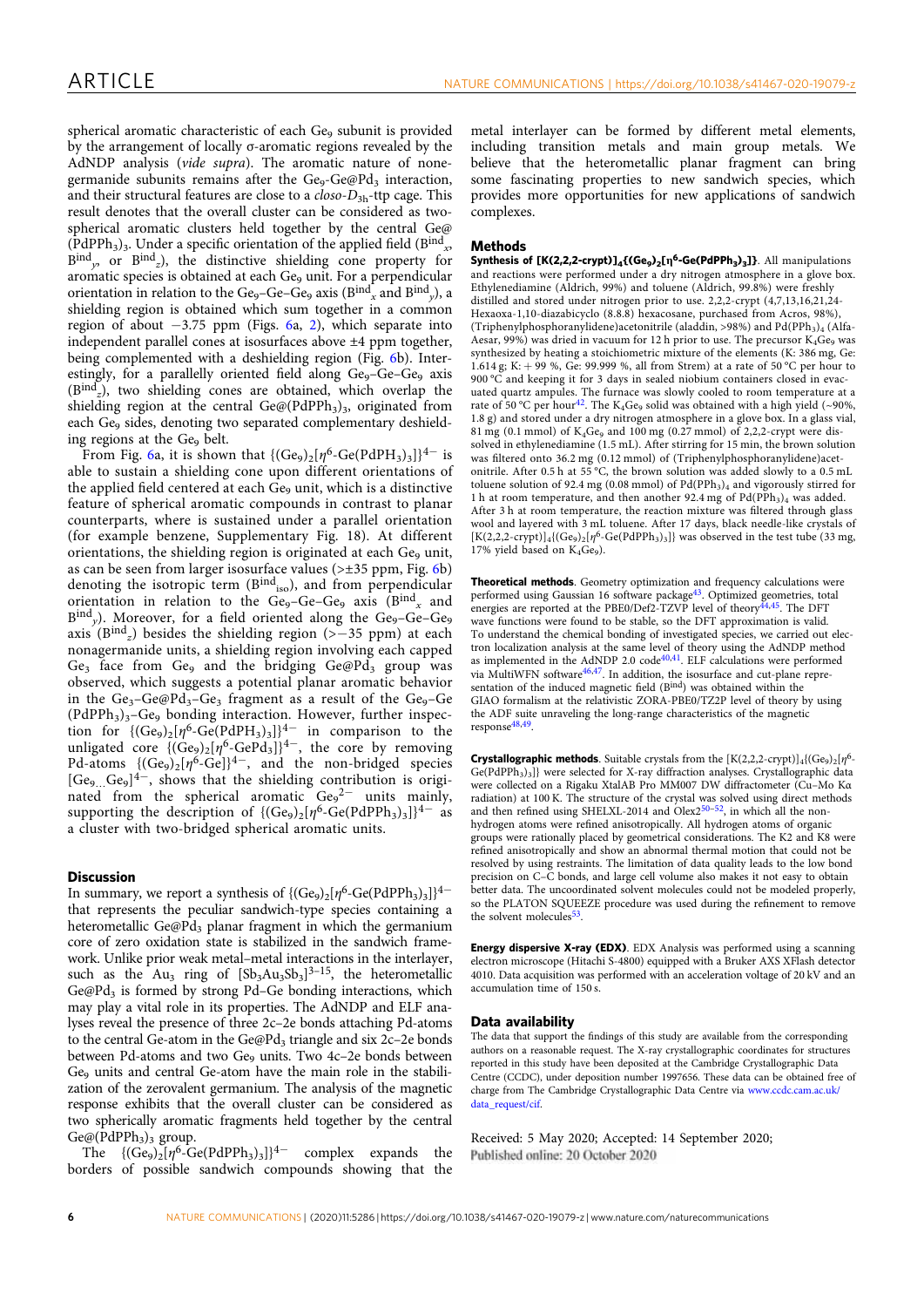#### References

- 1. Kealy, T. J. & Pauson, P. L. A new type of organo-iron compound. Nature 168, 1039–1040 (1951).
- 2. Wilkinson, G., Rosenblum, M., Whiting, M. C. & Woodward, R. B. The structure of iron bis-cyclopentadienyl. J. Am. Chem. Soc. 74, 2125–2126 (1952).
- 3. Fischer, E. O. & Pfab, W. Cyclopentadiene-metallic complex, a new type of organo-metallic compound. Z. Naturforsch. B 7, 377–379 (1952).
- 4. Togni, A. & Halterman, R. L. (eds) Metallocenes: Synthesis reactivity applications (Wiley-VCH, Weinheim, 1998).
- 5. Garnovskii, A. D., Sadimenko, A. P., Sadimenko, M. I. & Garnovskii, D. A. Common and less-common coordination modes of the typical chelating and heteroaromatic ligands. Coord. Chem. Rev. 173, 31–77 (1998).
- 6. Scherer, O. J. Complexes with substituent-free acyclic and cyclic phosphorus, arsenic, antimony, and bismuth ligands. Angew. Chem. Int. Ed. 29, 1104–1122 (1990).
- 7. Malar, E. J. P. Study of aromaticity in phosphorus analogs of cyclopentadienyl anion. J. Org. Chem. 57, 3694–3698 (1992).
- 8. Dransfeld, A., Nyulaszi, L. & Schleyer, Pv. R. The aromaticity of polyphosphaphospholes decreases with the pyramidality of the tricoordinate phosphorus. Inorg. Chem. 37, 4413–4420 (1998).
- 9. Urnezius, E., Brennessel, W. W., Cramer, C. J., Ellis, J. E. & Schleyer, Pv. R. A carbon-free sandwich complex  $[(P_5)_2$ Ti]<sup>2-</sup>. Science **295**, 832-834 (2002).
- 10. Murahashi, T. et al. Discrete sandwich compounds of monolayer palladium sheets. Science 313, 1104–1107 (2006).
- 11. Murahashi, T. et al. Redox-induced reversible metal assembly through translocation and reversible ligand coupling in tetranuclear metal sandwich frameworks. Nat. Chem. 4, 52–58 (2012).
- 12. Teramoto, M. et al. Three-dimensional sandwich nanocubes composed of 13 atom Palladium core and hexakis-carbocycle shell. J. Am. Chem. Soc. 140, 12682–12686 (2018).
- 13. Ishikawa, T. et al. Exceeding metal capacity in sandwich complexes: ligandunsupported docking of extra metal moieties at edges of a metal sheet sandwich complex. Angew. Chem. Int. Ed. 58, 15318–15323 (2019).
- 14. Muetterties, E. L., Rhodin, T. N., Band, E., Brucker, C. F. & Pretzer, W. R. Clusters and surfaces. Chem. Rev. 79, 91–137 (1979).
- 15. Pan, F. X. et al. An all-metal aromatic sandwich complex  $[Sb<sub>3</sub>Au<sub>3</sub>Sb<sub>3</sub>]$ <sup>3-</sup>. J. Am. Chem. Soc. 137, 10954–10957 (2015).
- 16. Spiekermann, A., Hoffmann, S. D., Kraus, F. & Fässler, T. F. [Au3Ge18]5<sup>−</sup>—a gold–germanium cluster with remarkable Au–Au interactions. Angew. Chem. Int. Ed. 46, 1638–1640 (2007).
- 17. Perla, L. G. & Sevov, S. C. A stannyl-decorated Zintl ion [Ge<sub>18</sub>Pd<sub>3</sub>(Sn<sup>ip</sup>r<sub>3)6</sub>]<sup>2−</sup>: twinned icosahedron with a common Pd<sub>3</sub>-face or 18-vertex hyphodeltahedron with a Pd<sub>3</sub>-triangle inside. J. Am. Chem. Soc. 138, 9795-9798 (2016).
- 18. Perla, L. G., Muñoz-Castro, A. & Sevov, S. C. Eclipsed- and staggered- [Ge<sub>18</sub>Pd<sub>3</sub>{E<sup>ip</sup>r<sub>3</sub>}<sub>6</sub>]<sup>2−</sup> (E = Si, Sn): positional isomerism in deltahedral Zintl clusters. J. Am. Chem. Soc. 139, 15176–15181 (2017).
- 19. Ugrinov, A. & Sevov, S. C.  $[Ge_9=Ge_9=Ge_9]^{6}$ : A linear trimer of 27 germanium atoms. J. Am. Chem. Soc. 124, 10990-10991 (2002).
- 20. Sevov, S. C. & Goicoechea, J. M. Chemistry of deltahedral Zintl ions. Organometallics 25, 5678–5692 (2006).
- 21. Alvarez, S. et al. Shape maps and polyhedral interconversion paths in transition metal chemistry. Coord. Chem. Rev. 249, 1693–1708 (2005).
- 22. Cirera, J., Ruiz, E. & Alvarez, S. Continuous shape measures as a stereochemical tool in organometallic chemistry. Organometallics 24, 1556–1562 (2005).
- 23. Åkerstedt, J. et al. Structural investigation of a fully ordered closo-Ge $_{9}^{2-}$ cluster in the compound  $[K+(2,2,2-\text{crypt})]_2\text{Ge}_9{}^{2-}$ . Eur. J. Inorg. Chem. 2011, 3999–4005 (2011).
- 24. Liu, C. & Sun, Z. M. Recent advances in structural chemistry of group 14 Zintl ions. Coord. Chem. Rev. 382, 32–56 (2019).
- 25. Hauptmann, R. & Fässler, T. F. Z. Low dimensional arrangements of the Zintl ion  $[Ge_9-Ge_9]^{6-}$  and chemical bonding in  $[Ge_6]^{2-}$ ,  $[Ge_9-Ge_9]^{6-}$ , and  $\{[Ge_9]\}^{2-}$ . Z. Anorg. Allg. Chem. 629, 2266–2273 (2003).
- 26. Nienhaus, A., Hoffmann, S. D. & Fässler, T. F. First synthesis of group-14 polyanions by extraction of a binary alloy with dmf and a novel conformation of the  $(Ge_9-Ge_9)^6$ - dimer: crystal structures of  $[K_6(Ge_9-Ge_9)](dmf)_{12}$ ,  $[\mathrm{Rb}_6(\mathrm{Ge}_9\text{-}\mathrm{Ge}_9)](\mathrm{dmf})_{12}$  and  $[\mathrm{K}_{2.5}\mathrm{Cs}_{3.5}(\mathrm{Ge}_9\text{-}\mathrm{Ge}_9)](\mathrm{dmf})_{12}$  Z. Anorg. Allg. Chem. 632, 1752–1758 (2006).
- 27. Li, F., MuÇoz-Castro, A. & Sevov, S. C. [(Me<sub>3</sub>Si)Si]<sub>3</sub>EtGe<sub>9</sub>Pd(PPh<sub>3</sub>), a pentafunctionalized deltahedral Zintl cluster: synthesis. Struct. Solut. Dyn. Angew. Chem. Int. Ed. 55, 8630–8633 (2016).
- Sun, Z. M. et al. Diversity of functionalized germanium zintl clusters: syntheses and theoretical studies of  $[Ge_9PdPPh_3]$ <sup>3-</sup> and  $[Ni@(Ge_9PdPPh_3)]^2$ . J. Clust. Sci. 20, 601–609 (2009).
- 29. Goicoechea, J. M. et al.  $[(Pd-Pd)@Ge_{18}]^{4}$ : A palladium dimer inside the largest single-cage deltahedron. J. Am. Chem. Soc. 127, 7676–7677 (2005).
- 30. Dura'-Vila', V., Mingos, D. M. P., Vilar, R., White, A. J. P. & Williams, D. J. Reactivity studies of  $[{\rm Pd}_2(\mu-X)_2({\rm PBu^t_3})_2](X=Br, I)$  with CNR (R = 2, 6dimethylphenyl),  $H_2$  and alkynes. J. Organomet. Chem. 600, 198-205 (2000).
- 31. Vicente, J. et al. Synthesis and reactivity toward isonitriles of (2-aminoaryl) palladium (II) complexes. Organometallics 21, 272–282 (2002).
- 32. Batsanov, S. S. Van der waals radii of elements. Inorg. Mater. 37, 871–885 (2001).
- 33. Hirsch, A. et al. Spherical aromaticity of inorganic cage molecules. Angew. Chem. Int. Ed. 40, 2834–2838 (2001).
- 34. Tkachenko, N. V. & Boldyrev, A. I. Multiple local σ-aromaticity of the nonagermanide clusters. Chem. Sci. 10, 5761–5765 (2019).
- 35. Li, Y. et al. Acyclic germylones: congeners of allenes with a central germanium atom. J. Am. Chem. Soc. 135, 12422–12428 (2013).
- 36. Rit, A., Campos, J., Niu, H. & Aldridge, S. A stable heavier group 14 analogue of vinylidene. Nat. Chem. 8, 1022–1026 (2016).
- 37. Yun, X. et al. A cyclic germadicarbene ("germylone") from germyliumylidene. J. Am. Chem. Soc. 135, 5004–5007 (2013).
- 38. Zhou, Y. P. et al. A bis(silylenyl)pyridine zero-valent germanium complex and its remarkable reactivity. Angew. Chem. Int. Ed. 55, 1–5 (2016).
- 39. Majhi, P. K. et al. Tetrylones: an intriguing class of monoatomiczero-valent group 14 compounds. Chem. Eur. J. 24, 9441–9455 (2018).
- 40. Zubarev, D. Y. & Boldyrev, A. I. Developing paradigms of chemical bonding: adaptive natural density partitioning. Phys. Chem. Chem. Phys. 10, 5207–5217 (2008).
- 41. Tkachenko, N. V. & Boldyrev, A. I. Chemical bonding analysis of excited states using the Adaptive Natural Density Partitioning method. Phys. Chem. Chem. Phys. 21, 9590–9596 (2019).
- 42. Goicoechea, J. M. & Sevov, S. C. Deltahedral germanium clusters: insertion of transition-metal atoms and addition of organometallic fragments. J. Am. Chem. Soc. 128, 4155–4161 (2006).
- 43. Frisch, M. J. et al. Gaussian 16, Revision B.01 (Gaussian, Inc., Wallingford, 2016).
- 44. Schäfer, A., Huber, C. & Ahlrichs, R. Fully optimized contracted Gaussian basis sets of triple zeta valence quality for atoms Li to Kr. J. Chem. Phys. 100, 5829–5835 (1994).
- 45. Adamo, C. & Barone, V. Toward reliable density functional methods without adjustable parameters: The PBE0 model. J. Chem. Phys. 110, 6158–6170  $(1999)$
- 46. Lu, T. & Chen, F. Multiwfn: a multifunctional wavefunction analyzer. J. Comput. Chem. 33, 580–592 (2012).
- 47. Silvi, B. & Savin, A. Classification of chemical bonds based on topological analysis of electron localization functions. Nature 371, 683–686 (1994).
- 48. Amsterdam Density Functional (ADF 2016) Code. http://www.scm.com (2020).
- 49. Wolff, S. K., Ziegler, T. V., Lenthe, E. & Baerends, E. J. Density functional calculations of nuclear magnetic shieldings using the zeroth-order regular approximation (ZORA) for relativistic effects: ZORA nuclear magnetic resonance. J. Chem. Phys. 110, 7689–7698 (1999).
- 50. Sheldrick, G. M. SHELXT—Integrated space-group and crystal-structure determination. Acta Cryst. A. 71, 3–8 (2015).
- 51. Dolomanov, O. V., Bourhis, L. J., Gildea, R. J., Howard, J. A. K. & Puschmann, H. OLEX2: a complete structure solution, refinement and analysis program. J. Appl. Crystallogr. 42, 339–341 (2009).
- 52. Spek, A. L. Structure validation in chemical crystallography. Acta Cryst. D. 65, 148–155 (2009).
- 53. Spek, A. L. PLATON SQUEEZE: a tool for the calculation of the disordered solvent contribution to the calculated structure factors. Acta Crystallogr. Sect. C Cryst. Struct. Commun. 71, 9–18 (2015).

#### Acknowledgements

This work was supported by the National Natural Science Foundation of China (21971118 and 21722106 to Z.M.S.). A.I.B. gratefully acknowledges support by the USA National Science Foundation (Grant CHE-1664379) and the support and resources from the Centre for High Performance Computing at the University of Utah. A.M.-C. acknowledges financial support from FONDECYT 1180683.

#### Author contributions

Z.M.S. conceived the project and designed the experiments. H.L.X. performed the synthesis. N.V.T., A.M.C., and A.I.B. performed the quantum chemical calculations and analyzed the data. Z.C.W., W.X.C., and L.Q. performed the single-crystal X-ray diffraction, energy dispersive X-ray spectroscopy and electrospray ionization mass spectrometry, and analyzed the data. All authors co-wrote the manuscript.

### Competing interests

The authors declare no competing interests.